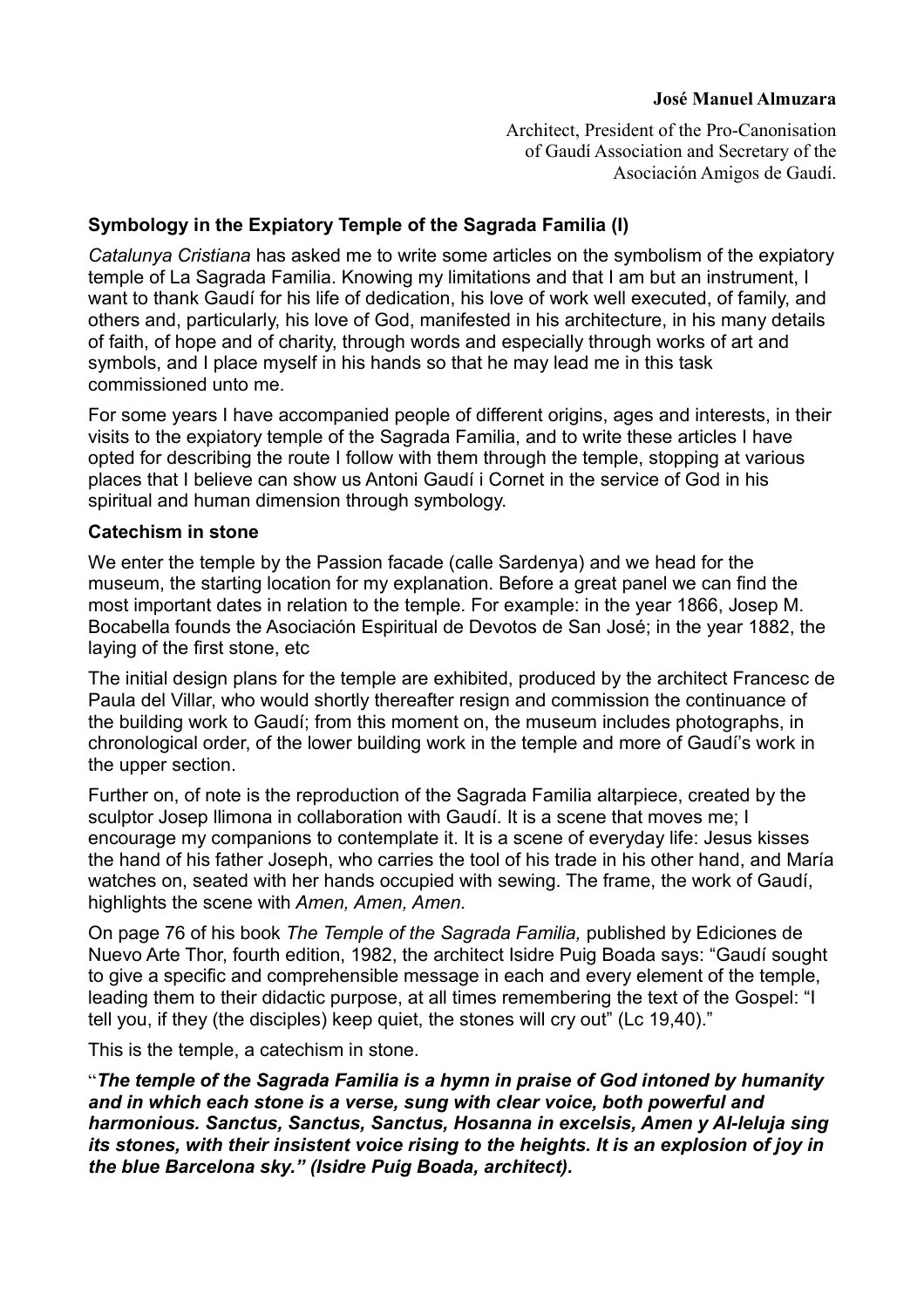



Symbol of the artisan carpenters



Detail of the large window with the gifts of the Three Kings

# **Eighteen towers**

We follow our tour around the museum. There are many photographs, models, plans and objects which I explain to a greater or lesser degree depending on the characteristics of my listeners and the time available. An interesting stop takes place before the reproduction of the floor plan of the temple, a Basilican building of five naves with triple transept, forming a Latin cross, enveloped within the cloister. The arms of the transept correspond with the Nacimiento (Birth) facade and the Passion Facade and at the end of the main nave, the Gloria facade. The two sacristies and the Asunción Chapel are of particular note.

Twelve towers which represent the apostles, four towers which symbolise the evangelists, one dedicated to the Virgin and another to Jesus Christ. In total, eighteen towers of which we can currently see eight finished. Gaudí bore in mind the duplicity within one same character of being an apostle and an evangelist, therefore, he does not dedicate two towers to same; in addition, one apostle was a traitor and therefore not worthy of a tower and he also bore in mind Saint Paul, as one of the pillars of the Church instituted by Jesus **Christ** 

The end result we can see in the reproduction of the floor plan of the temple building.

# **Gold, frankincense and myrrh**

We continue on, and find ourselves before the 1:10 scale model of the naves of the temple. Prior to passing under the model, I stop before a plan which represents a detail of the outside wall of the naves, a large window between two pillars the bands of which bear the following inscriptions: a flask and the words *myrra* and *sacrifice;* a thurible and the words *thus* and *oració;* and a chest and the words *aurum* and *almoina.*

We are reminded of the adoration of the Three Kings for Jesus in Bethlehem and the delivery of their gifts: gold, frankincense and myrrh. Gaudí represents them respectively with alms, prayer and sacrifice, necessary for the construction of the temple (and, I believe, necessary for our own construction).

On the lower part of these walls which support the large windows, in the keystone of the arch, Gaudí sought to pay homage to the artisans who collaborated in the construction of the temple, representing one of them on each keystone, with their most characteristic tools and the initials JMJ (Jesus, Mary and Joseph).